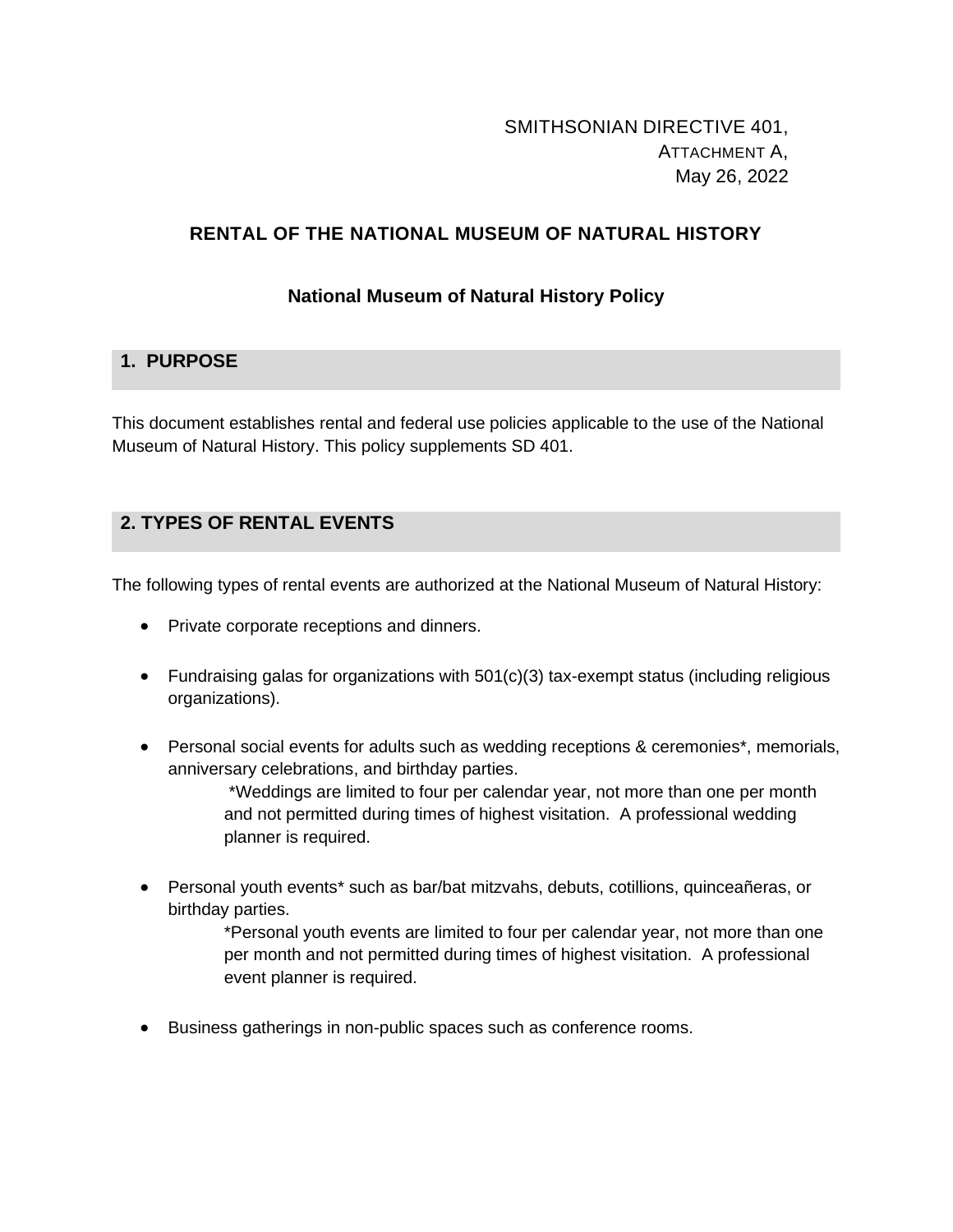## **3. RULES**

The following policies have been instituted to preserve and protect the spaces and collections. The Smithsonian special events coordinator assigned to an event is responsible for ensuring these rules are followed.

### **Prohibited Activities**

The following activities are prohibited at all rentals at the Smithsonian:

- a. Political activities, including solicitations for candidates; campaign kickoffs, or other activities directed toward the success or failure of a partisan candidate, political party, or partisan political group;
- b. Violations of any federal or local law regarding the sale of alcoholic beverages or other restricted substances;
- c. Sales of non-Smithsonian products or services;
- d. Gambling;
- e. Religious or civil ceremonies (other than those incidental to a wedding Rental); and
- f. Solicitations by for-profit entities (for example, ticketed events advertised to the general public).

### **Use of the Smithsonian Name**

The use of the Smithsonian name and the National Museum of Natural History name is prohibited, except to indicate the address of the rental event. Licensees are prohibited from using the Smithsonian or National Museum of Natural History logo.

#### **Reservations and Payments**

A prospective Licensee may place a maximum of 2 dates on hold on the calendar. A completed application must be submitted and approved before the dates can be held. In the event we receive another inquiry for the same date(s), the applicant will be given first right of refusal and be given 48 hours to return a signed contract. After 48 hours, the hold will be released. In all other cases, once an applicant receives a contract, the signed contract is due back to the Office of Special Events within 5 business days along with a non-refundable \$5,000 deposit. The nonrefundable balance of the fee must be received in full at least six weeks prior to the event date requested. If a confirmed event date must be changed, the Museum will endeavor to reschedule for a mutually convenient date if space is available. If the event is canceled by Licensee, unless rescheduled, any and all deposits and payments are non-refundable once received by the Smithsonian.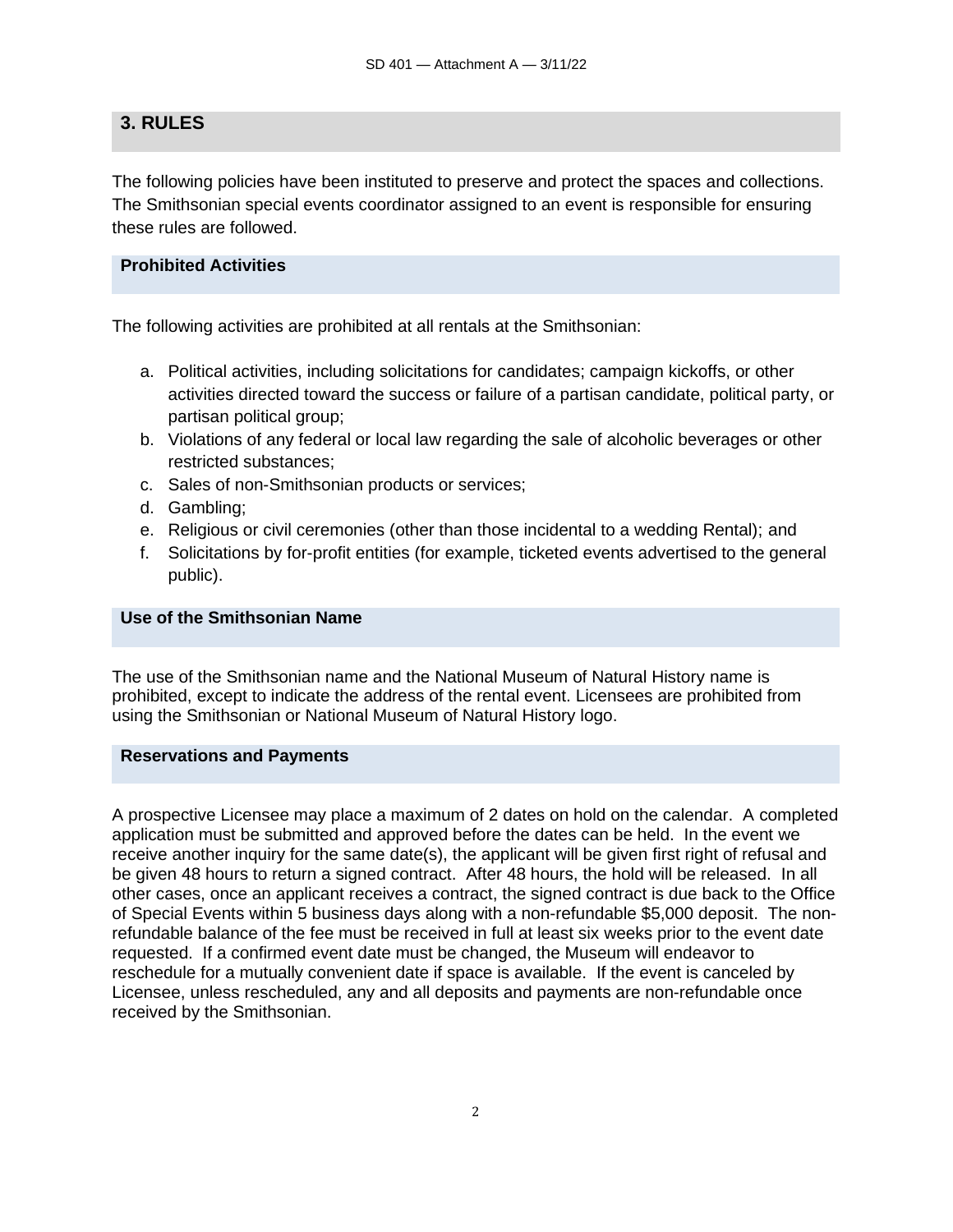## **3. RULES (continued)**

### **Hours of Events**

The National Museum of Natural History is open to the public from 10:00 a.m. - 5:30 p.m.

Corporate/non-profit: Evening events may begin at 6:30 p.m. for events of fewer than 300 guests with minimal set-up. For events with extensive set-up and/or larger than 300 guests, evening events may begin no earlier than 7:00 p.m. Additional charges apply for events ending after 10:30 p.m. Events must end by 11:30 p.m.

Weddings/personal: Events may begin no earlier than 7:00 p.m. Additional charges apply for events ending after 11:00 p.m. Events must end by midnight.

#### **Set-Up**

Set-up in the Rotunda may begin at 3:00 p.m. for evening events; set-up in exhibit spaces may begin at 5:30 p.m. All pricing includes the set-up time and a maximum of 2 hours for breakdown time. Any breakdown which requires additional time will be billed at a rate of \$1,500/hour.

#### **Site Visits and Walk-Throughs**

Please call the Office of Special Events at 202-633-1650 to schedule an appointment with one of our special events coordinators. Site visit appointments can be scheduled and accommodated Monday-Friday, 9:00 a.m. - 5:00 p.m.

Once an event is confirmed, a walk-through with the Smithsonian special events coordinator, all vendors, event planners, and the client must be scheduled at least 2 weeks prior to the event. Clients must submit a list of vendors and a floor plan for approval prior to the final walk-through.

#### **Insurance**

Licensee and each of its vendors and other service providers/suppliers shall obtain and carry liability insurance as follows:

• Licensee must have general liability insurance pertaining to the event in the minimum amount of two million (\$2,000,000) dollars per occurrence, with the Smithsonian Institution and the United States Government named as additionally insured. For events with an expected attendance over 2,000 people, the limit of liability shall be \$5,000,000 dollars per occurrence.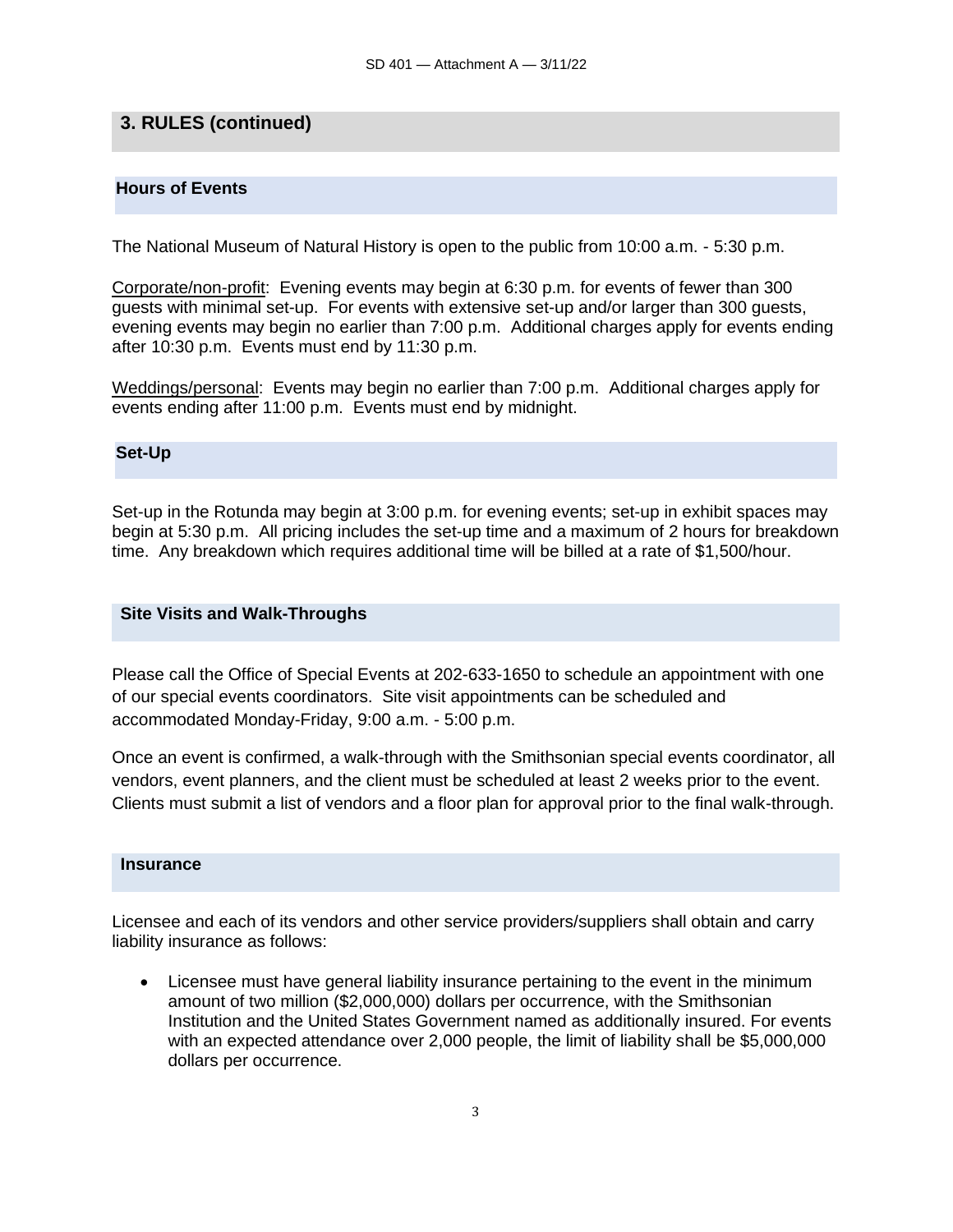## **3. RULES (continued)**

- All vendors and other service providers/suppliers (excluding florists, musicians, and photographers using hand-held cameras) must have general liability insurance providing coverage of not less than \$2,000,000 per occurrence for injury and general liability, with the Smithsonian Institution and the United States named as additional insured.
- Vendors providing or serving alcohol (e.g., caterers) must have not less than an additional \$2,000,000 in specific general liability insurance pertaining to their service of alcohol, with the Smithsonian Institution and the United States Government named as additional insured.
- Auto Liability Coverage. If Vendor uses auto(s) on Smithsonian premises, Auto Liability in the minimum amount of \$1,000,000 dollars per occurrence, combined single limit.
- All vendors must carry workers compensation coverage as required by the jurisdiction where the work will be performed.
- Licensee and its vendors may meet the insurance requirements through separate, combination, or package policies if they meet the required limits and scope of coverage. Umbrella and/or excess policy limits may be accepted to meet the required limits and scope of insurance.
- Certificates of Insurance should be sent via fax or e-mail to the Museum Representative designated. **Do not mail copies of certificates of insurance.**
- In no case will the facilities be available without the above stated coverage. **Licensee shall provide insurance certificates at least 30 days prior to the event date.** The Smithsonian will cancel the proposed event if insurance certification is not received by this date.

#### **Vendors**

The National Museum of Natural History maintains a list of approved vendors who have successfully operated in our spaces and are knowledgeable about our requirements. A copy of the approved vendors is attached. If any of your proposed vendors are not on the list, they must be approved by the National Museum of Natural History first. All proposed vendors must meet the building requirements and demonstrate substantial experience working in historic buildings, museums, or similar locations in the past year in order to provide services at events in the National Museum of Natural History. Food providers who are not on the approved vendor list must partner with a licensed caterer from the list.

### **Operational Rules for Entire Facility**

Licensee must comply with the attached **NMNH Guidelines for Special Events**.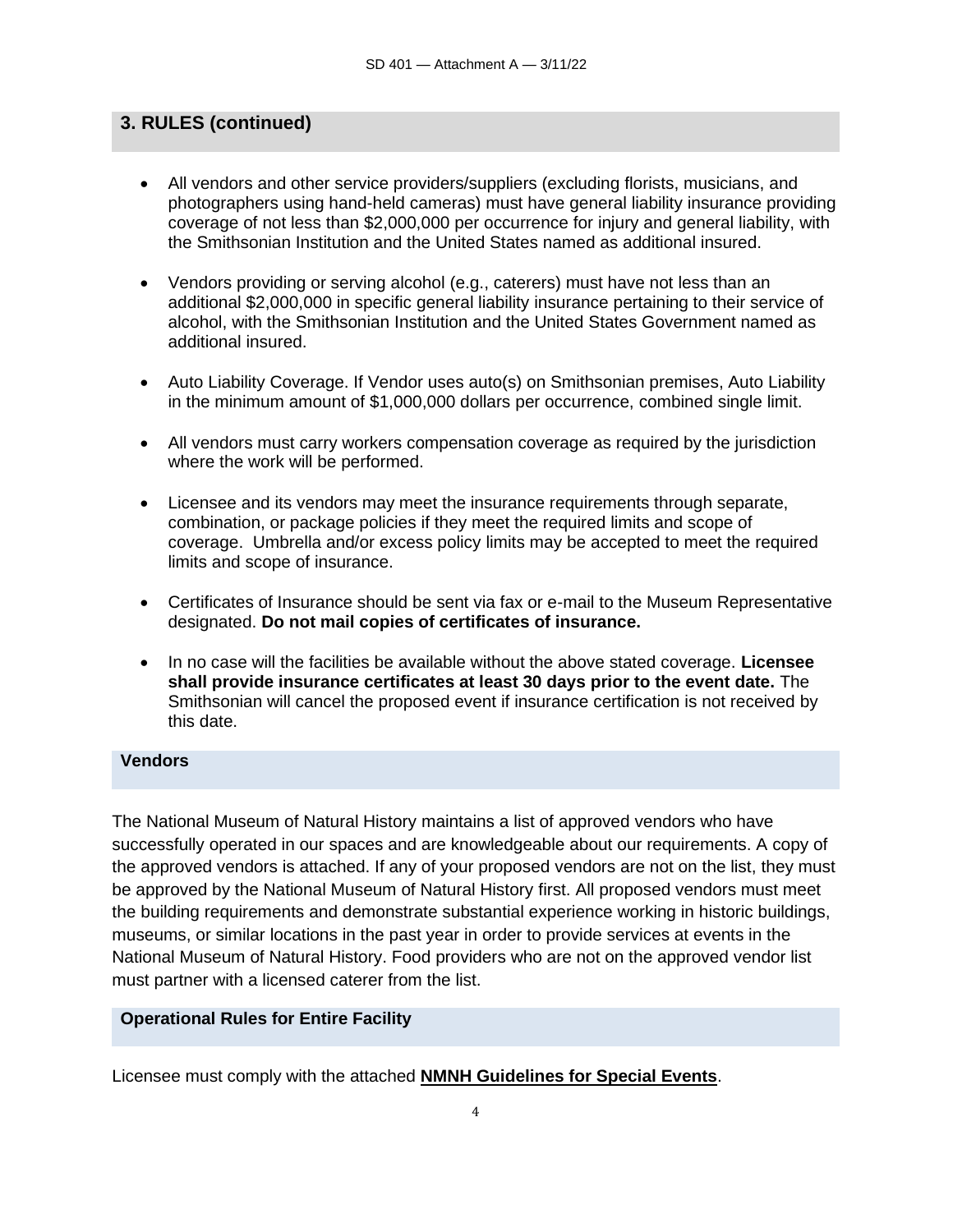## **3. RULES (continued)**

#### **Press and Public Relations**

- Licensee must notify the Special Events Coordinator in advance of all invited press and media including affiliation and intended publication outlet one business day prior to the event.
- Media interviews and red carpets or other media events may take place only in spaces identified in advance by the museum. No news media photography or videography is permitted in the other galleries including the Rotunda.
- Photographers and camera crews are permitted two hand-held cameras and one weighted, stationary tripod. The tripod must be located away from emergency exits and not within a walkway. All cameras and lighting must be battery operated. All lighting setups must be approved in advance by the Special Events Coordinator.
- The museum may be listed on printed material as the site or venue for the event only. The names of the Smithsonian and the museum may not otherwise be used in any advertising, promotions, or publications.
- Copies of all printed and electronic material containing this reference (i.e., advertising, promotional, tickets, websites, emails, invitations, and menu cards) shall be submitted to the Special Events Coordinator for approval before distribution.
- Announcements and invitations may not be issued until the Agreement has been signed and the deposit received.

### **Photography and Videography**

- The use of selfie sticks is not permitted.
- The Licensee must notify the Smithsonian Special Events Coordinator in writing at least 2 weeks in advance of any plans to use professional photographers or videographers at the event. During the event, Licensee may photograph and record within the interior of the museum at locations specified by the museum, so long as (1) the images and recordings will be used only for personal, non-commercial, or internal corporate use, and (2) any appearance of Smithsonian names, logos, staff, collections, iconic Smithsonian locations, or other identifiable Smithsonian content (including but not limited to the Rotunda, the Right Whale in the "Sant Ocean Hall," the Hope Diamond in the "Harry Winston Gallery," the *T.rex* in the "David H. Koch Hall of Fossils—Deep Time" and the *C. megalodon* shark in the Ocean Terrace Café) in the images or recordings are background and incidental. The museum reserves the right to review footage to make a determination as to whether portrayal of its content is background and incidental. In no case shall the images or recordings be used in a way that it suggests that the Smithsonian endorses Licensee or its activity.
- Videographers must submit an equipment list to the Special Events Coordinator two weeks prior to the event. Videographers are allowed two handheld cameras and one weighted, stationary tripod. The tripod must be located away from emergency exits and not within a walkway. All cameras and lighting must be battery operated. All lighting setups must be approved in advance by the Special Events Coordinator.
- No more than four videographers will be permitted to work an event.